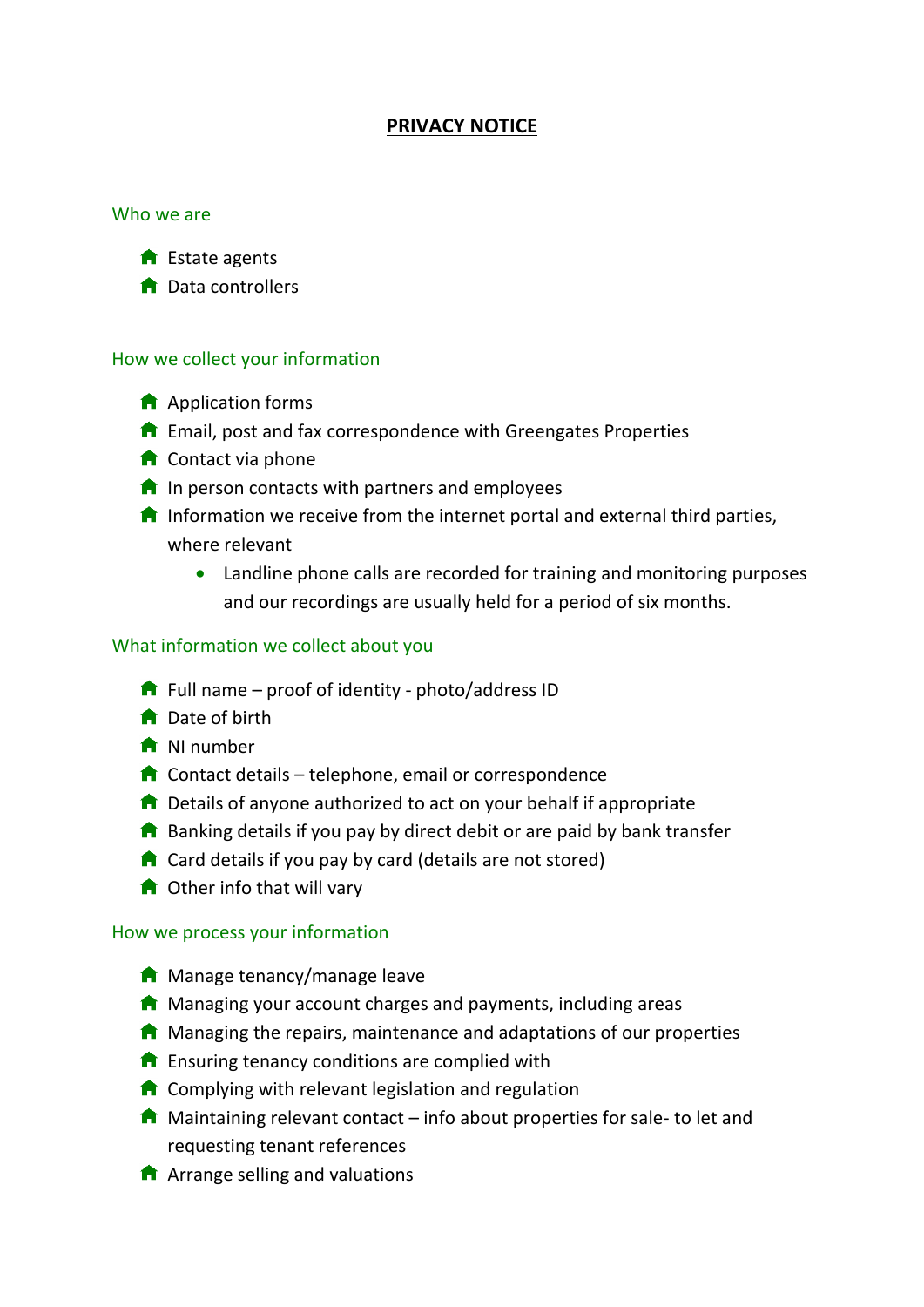$\bigcap$  Share with other regulatory authorities and any other party when sharing of information is required by law

## Legal basis for processing information

- $\bigcap$  'Contract' as claimed by article 6 of the General Data Protection regulations where processing is necessary for the performance of a contract to which the data subject is party.
- $\bigcap$  'Legal obligation' where processing is necessary for compliance with a legal obligation for example compliance with anti-money laundering legislation and accounting practices
- $\bigcap$  'Legitimate interest' where processing is required for maintaining contact with customers who register interest in a property.

### Who will have access to the information?

- $\bigcap$  Companies associated with our sales and letting transactions
- **A** Surveyors
- **A** Mortgage Advisors
- **f** Solicitors
- $\bigcap$  Contractors who need to arrange a visit to the property or are involved in the process. Our contractors are required to comply with the law and our own Data Processing Agreement to ensure data is managed appropriately and for specified purposes.

### How long we keep your information

We will not keep your information for more than five years after your contract is terminated with us provided there is no outstanding balance on the account or any other discrepancies. In the event of the aforementioned discrepancies, your information will only be kept for up to a year after the matter is resolved.

### How to keep us updated

Please remember to keep us updated on the personal data we hold on you if it is inaccurate or incomplete. All requests to update your personal data must be sent in writing to Greengates properties, and third parties will be informed where possible.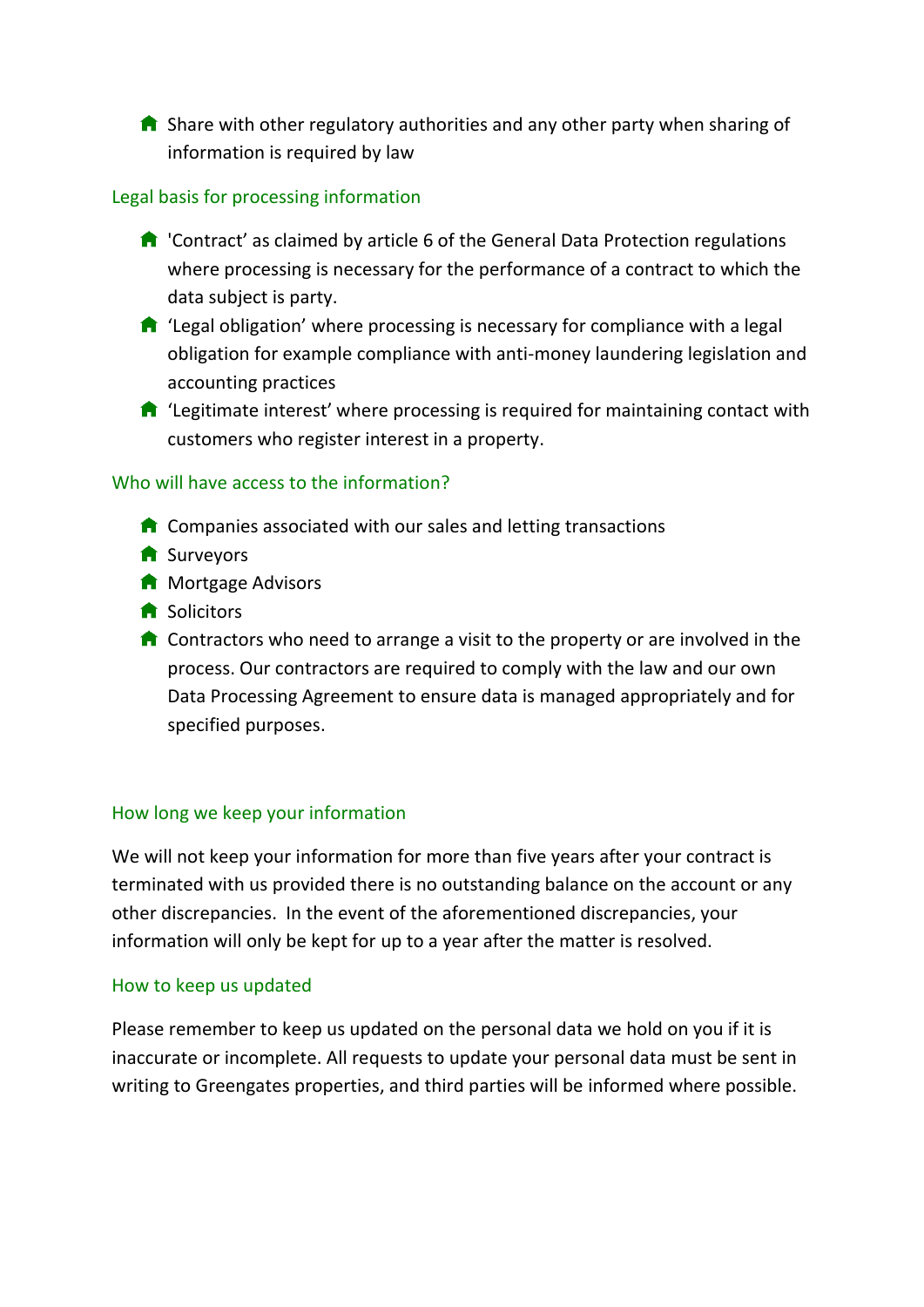### What we will not do

- $\bigwedge$  We will not send you unsolicited marketing material
- $\bigcap$  We will not sell your personal data on to third parties
- **A** We will not transfer or share your personal data outside of the European economic area.

#### What your rights are

- $\bigcap$  Rights to keep us updated
- $\bigcap$  Right to withdraw your consent to any information that was previously provided with your consent.
- $\bigcap$  Right to request a copy of personal information we hold about you.
	- We require you to prove your identity with the pieces of approved identification. Please submit your request in writing to contact details provided. The request is free of charge unless the request is manifestly unfounded or excessive.

### **Complaints**

We are committed to providing a professional service to all our clients and customers. When something goes wrong, we need you to tell us about it.

If you have a complaint please put it in writing including as much detail as possible. We will then send you a letter to acknowledge receipt of your complaint within three working days. We will then endeavor to investigate your complaint as soon as reasonably possible. This will normally be dealt with by the office manager who will review your file and speak to the member of staff who dealt with you. A formal written outcome of our investigation will be sent to you within fifteen working days of sending the acknowledgement letter.

If, at this stage, you are still not satisfied, you should contact us again and we will arrange for a separate review to take place by a senior member of staff. We will write to you within fifteen working days of receiving your request for a review, confirming our final viewpoint on the matter.